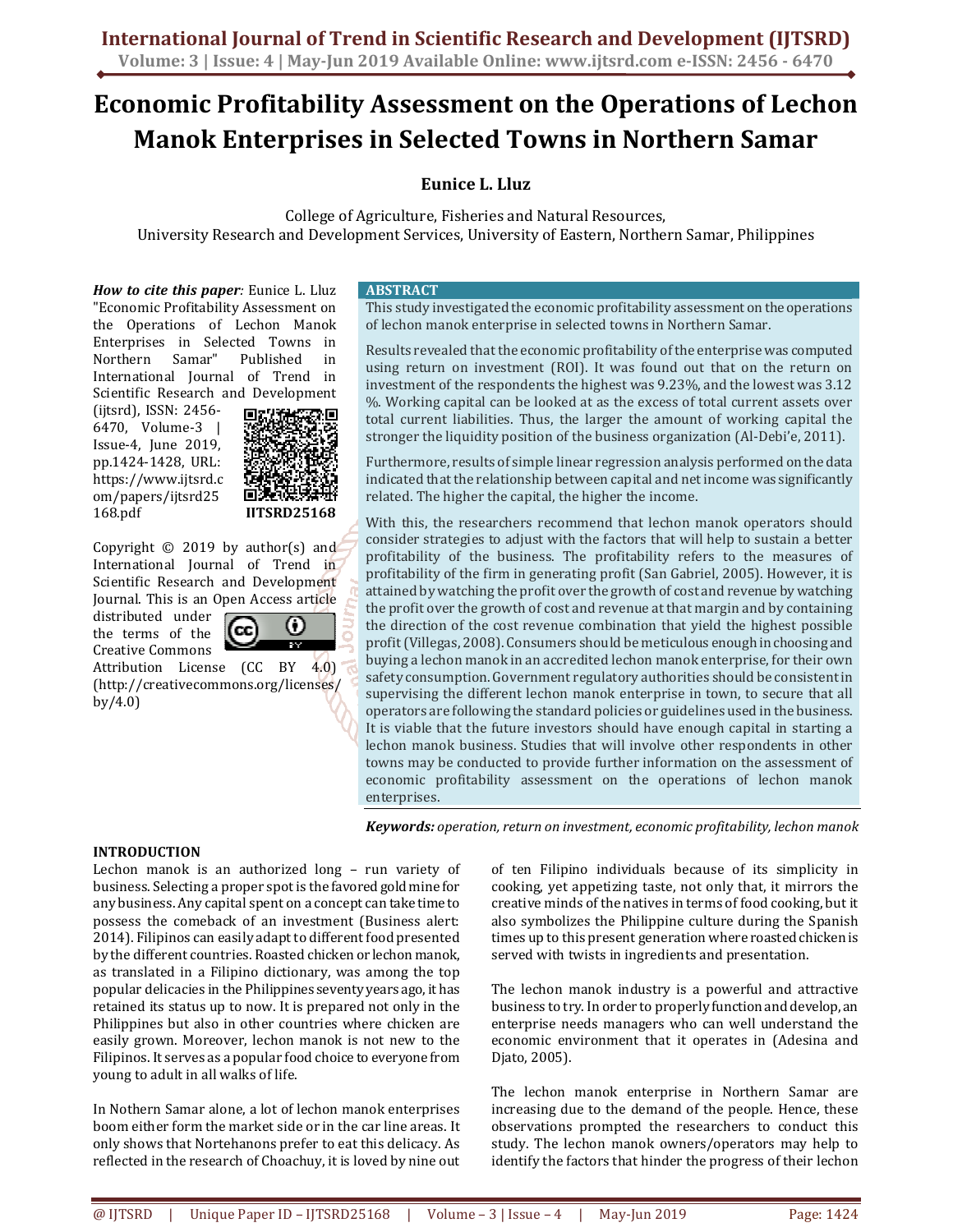**RESULTS AND DISCUSSION** 

manok enterprise in terms of the economic profitability, and guide them to improve their business to succeed; further study hopes to gather information needed by the researchers.

#### **METHODOLOGY**

This study was conducted in selected municipalities of Northern Samar such as Catarman, Bobon, Pambujan and San Roque. This study utilized the descriptive research design. The respondents were the owner-operators of the selected lechon manok enterprise in selected municipalities.

Data gathering was done using a questionnaire and an interview schedule. A list of the respondents were identified through a survey of the existing lechon manok enterprises.

Frequency counts and percentages were used to interpret the business profile and economic profitability of the lechon manok enterprises. To summarize the categorical data, frequency counts and percentages were used.

To determine the profitability of the lechon manok enterprises, Return of Investment (ROI) was used by Anthony and Reee (1995):

$$
ROI = \frac{net income}{capital} \times 100
$$

To find out the significant relationship between the net income and capital of the lechon manok enterprises, the simple linear regression analysis was used. **Internationa** 

| ipiczi paminiary cricenon manon papinebo promi |                                       |               |  |
|------------------------------------------------|---------------------------------------|---------------|--|
| <b>Business Profile</b>                        | Frequency                             | Percentage(%) |  |
| Years of Operation                             |                                       |               |  |
| $\leq$ 5 years                                 | <b>ISSN</b> - <b><i>DA56-RA70</i></b> | 63.64         |  |
| $6 - 10$ years                                 | 2                                     | 18.18         |  |
| 11 years                                       | 1                                     | 9.10          |  |
| Others (12 years or more)                      | 1                                     | 9.10          |  |
| <b>TOTAL</b>                                   | 11                                    | 100.00        |  |
| <b>Business type</b>                           |                                       |               |  |
| Single proprietorship                          | 7                                     | 63.64         |  |
| Partnership                                    | 4                                     | 36.36         |  |
| <b>TOTAL</b>                                   | 11                                    | 100.00        |  |
| Capital                                        |                                       |               |  |
| Php60,000 - 99,000                             | 3                                     | 27.27         |  |
| $100,000 - 149,000$                            | 7                                     | 63.64         |  |
| $150,000 - 200,000$                            | 1                                     | 9.09          |  |
| <b>TOTAL</b>                                   | 11                                    | 100.00        |  |

# of Trend in Scientific **Table1. Summary of lechon manok business profile**

## **Number of employees**

Majority (100%) of the respondents had one to three (1-3) employees. This indicated that the management considered labor as a part of the overhead monthly expenses which can be controlled or minimized to gain more income. If the business can limit the number of employees, expenses will be lesser.

#### **Salary rate of employees**

Seven (7) or 63.64% had a salary rate of P200 per day. Three (3) or 27.27% were on monthly basis and one (1) or 9.09% had P201-300 day. This means that majority of the respondents' salary rate per employee is P200 per day. The rate is the standard salary per day in region 8 ( Summary of Current Regional Daily Minimum Wage Rate, None Agriculture, as of June 2016). But it is more on the management's decisions on the financial status of the business, if the business is doing great and his employees are hardworking, he can increase their salary. Brief and Tomlinson , (1997) reward power comes from the manager ability to allot pay, praise, and other incentives among his/her employees. Good performance will earn them more money.

**Business Profile**  Table 1 shows that out of 11 lechon manok enterprises, seven (7) or 63.64 of the total respondents have been operating their business for less that five (5) years. Moreover, two (2) or 18.18% of the respondents have been operating their business for six (6) to ten (10) years. One (1) respondent or 9.09%, said that he has been operating for 11 years. And lastly, one (1) or 9.09% had just started operating his business for a month. The data indicated that majority of the respondents have been operating the lechon manok enterprise for less than five (5) years, which means lechon manok business is still new in Northern Samar.

As per type of business 63.64% had single proprietorship and the remaining four (4) or 36.36 had a partnership. The data indicated that majority of the respondents preferred single proprietorship type of business, which means that they manage the business and have the capital of their own.

As per estimated capital 63.64% of the total respondents, had capital ranging form P100,000 to P149,000, followed by three (3) or 27.27% having a capital ranging from P60,000 to P99,000. Lastly, one (1) or 9.09% of the respondents had a capital that ranged from P150,000 – P200,000. This means that lechon manok enterprise can somewhat survive with these amount of capitalization, as cited on benefits of a lechon baboy and lechon manok business(Internet,2015), starting any business needs a selected capital to satisfy the requirements of that investment and just make some management and marketing strategies for the sustainability of the business.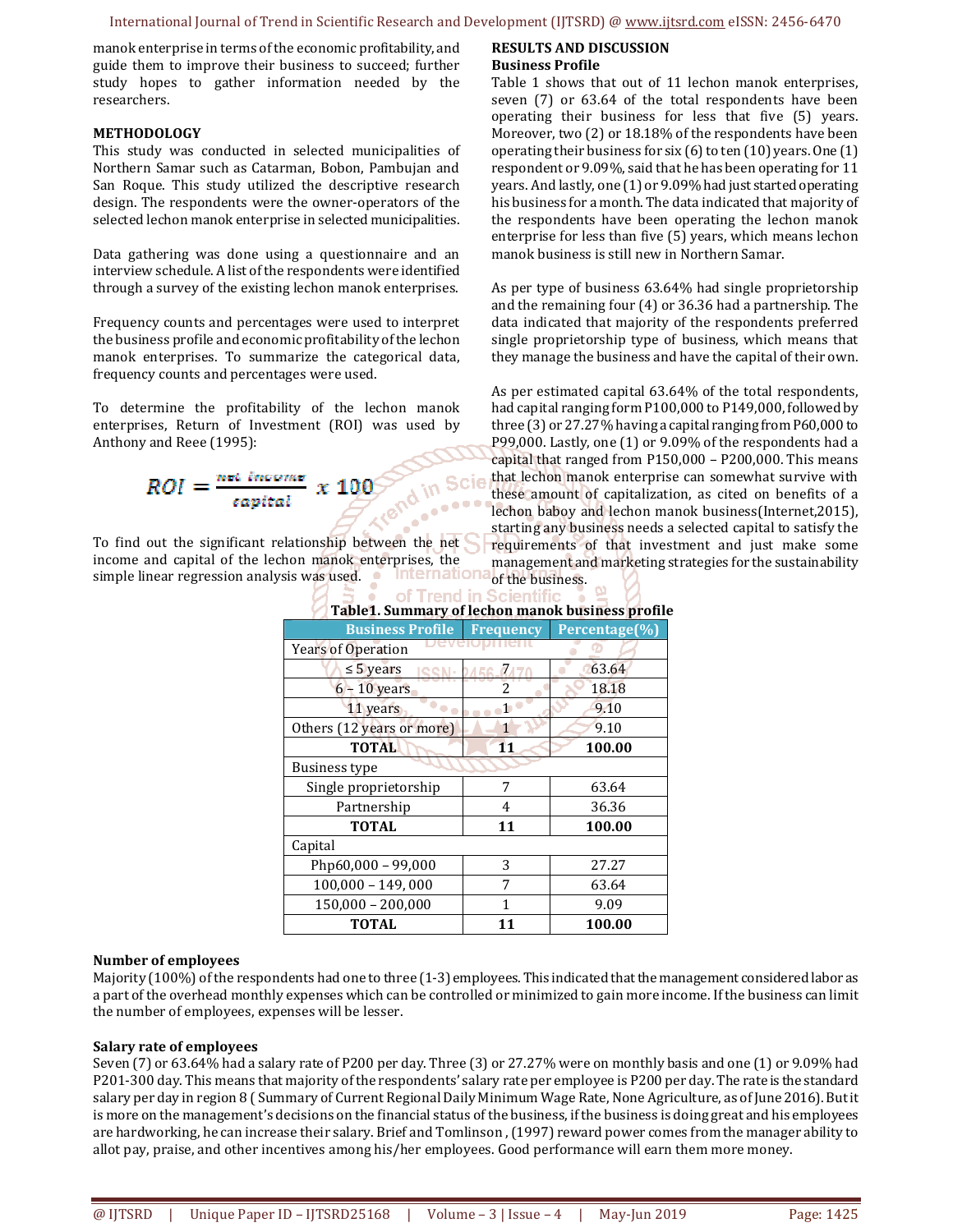**Table2. Business profile as to salary rate of the employee** 

| <b>Salary rate of employee</b> | <b>Frequency</b> | Percentage $(\% )$ |
|--------------------------------|------------------|--------------------|
| Php200 per day                 |                  | 63.64              |
| Php201 – 300 per day           |                  | 9.09               |
| others                         |                  | 2727               |
| TOTAL                          | 11               | 100.00             |

# **Economic Profitability**

# **Return on Investment**

Table 3 presents the return on investment (ROI) of the respondents. From Catarman alone, Remax Lechon manok had the highest return on investment of 9.23% while Lucily lechon manok from Brgy. Dalakit Catarman had the lowest return of investment of 3.90%. The study revealed that location of the business can be one factor that affects the return on investment. Strategy may allow producers to achieve the highest gross revenue, it may not yield the highest profit because of the differences in transaction costs. The product are generally priced based on customers' demand, competition and costs (Dutta, et al, 2013) The Mandaue Sam Ashley Lechon manok and Samson Ashley lechon manok are all located at the center of Catarman were most of the customers prefer to buy lechon manok for their viand and during special occasions. As mentioned on (Business Alert, 2014), selecting a proper spot is the favoured gold mine for any business. Choachuy (2009) said that location is a strategy that one must not forget.

Franz lechon manok ranked 4, it is located at the UEP, Catarman, Northern Samar, compared to Mandaue Sam Ashley which is also from UEP, Franz lechon manok had the highest return on investment; years of operation can be one factor. Franz lechon manok have been operating from 6 to 10 years, it has more loyal customers compared to Mandaue Sam Ashley lechon manok which has just started to operate months ago.

Marcels lechon manok is located in Bobon, Northern Samar; frequency of buyers and location of the lechon manok business are the factors that contributed to the return on

investment of 4.90%. It implies that Marcel's Lechon manok is the only "lechon manok" in town so the customer had no choice<br>but to buy lechon manok from that stall. **CONC** but to buy lechon manok from that stall.

As to Lydia's and Ken's lechon manok from San Roque, they had the same capital but their net income and return on investment were different; frequency of buyers are the factor to be considered, Lydia's Lechon manok price is only 180 pesos while Ken's Lechon manok is 200 pesos; consumers preferred to buy the cheaper one to save more money. According to Choachuy (2009) location is a strategy that one must not forget. If the target market has a high standard of living, the consumer will not mind about the high price as long as it taste good. If the place is accessible and affordable, a food store can be successful retailer in all time. **Research and** 

Ken lechon manok in Pambujan and Ken's lechon manok in San Roque had the same capital, net income and return on investment. It indicates that even though Ken's is the only lechon manok store in Pambujan yet the return on investment was not that promising. So the taste/food preference of the "Pambujanons" is not more on lechon manok.

| Table T. Return on Investment |                          |                           |                              |              |  |
|-------------------------------|--------------------------|---------------------------|------------------------------|--------------|--|
| <b>Municipalities</b>         | <b>Respondents</b>       | <b>Capital (in Pesos)</b> | <b>Net Income (in Pesos)</b> | <b>ROI</b> % |  |
|                               | Remax                    | 124,000.00                | 11,500.00                    | 9.23         |  |
|                               | Mandaue Sam Ashley       | 124.000.00                | 11,100.00                    | 8.91         |  |
|                               | Samson Ashley            | 79,500.00                 | 6.100.00                     | 7.67         |  |
| Catarman                      | Franz                    | 79.500.00                 | 5.200.00                     | 6.54         |  |
|                               | Mang Juan                | 175,000.00                | 7,750.00                     | 4.42         |  |
|                               | Mandaue Sam Ashley (UEP) | 124,500.00                | 5,200.00                     | 4.17         |  |
|                               | Lucily                   | 79,500.00                 | 3,100.00                     | 3.90         |  |
| <b>Bobon</b>                  | Marcel's                 | 124,500.00                | 6,100.00                     | 4.90         |  |
|                               | Lydia                    | 124,500.00                | 5,650.00                     | 4.54         |  |
| San Roque<br>Ken              |                          | 124,500.00                | 4.000.00                     | 3.21         |  |
| Pambujan                      | Ken                      | 124.500.00                | 4.000.00                     | 3.21         |  |

# **Table4. Return on Investment**

#### **Purchase of Dressed Chickens**

Out of the 11 lechon manok entreprise, nine (9) or (81.82%) purchased their chickens at the local supplier, two (2) or (18.18%) purchased their chicken at Magnolia chicken. This indicated that the majority of the lechon manok enterprise purchased their chicken at local suppliers. The study showed that lechon manok owners preferred fresh chicken from local suppliers.

#### **Table5. Purchase of raw materials (Chicken)**

| Supply for raw materials | <b>Frequeny</b> | Percentage (%) |
|--------------------------|-----------------|----------------|
| Local supplier           |                 | 81 82          |
| Magnolia chicken         |                 | 18.18          |
| TOTAL                    |                 | 100.00         |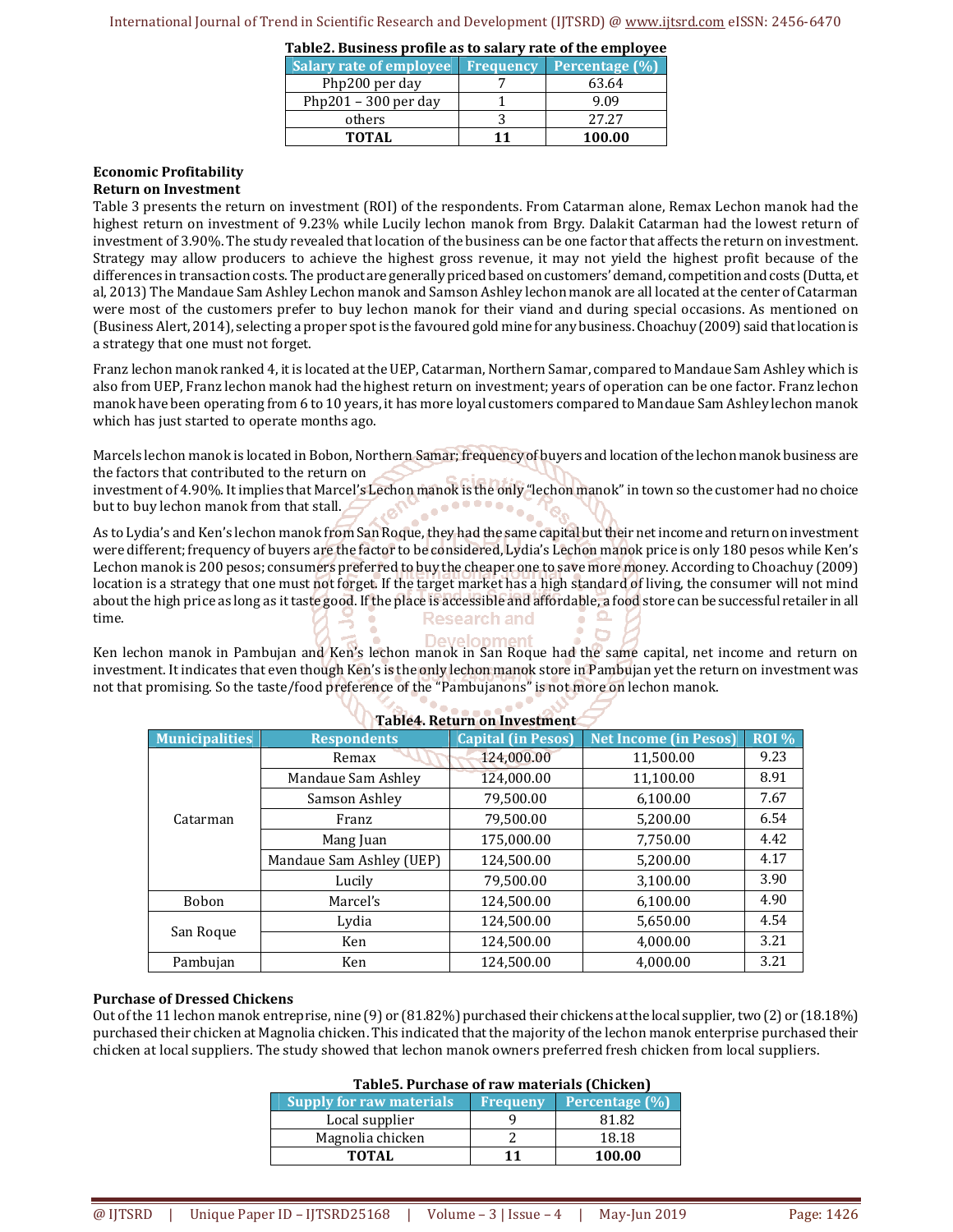# International Journal of Trend in Scientific Research and Development (IJTSRD) @ www.ijtsrd.com eISSN: 2456-6470

#### **Daily Purchase of chicken**

Out of the 11 respondents, five (5) or (45.45%) purchased 3 to 4 crates of chicken daily. Three (3) or (27.27%) purchased from 1 to 3 crates and another three or (27.27%) purchased from 5 to 6 crates of chicken daily.

| Daily purchase of chicken | <b>Frequency</b> | Percentage (%) |  |  |
|---------------------------|------------------|----------------|--|--|
| 1-2 crates                |                  | 2.7.2.7        |  |  |
| 3-4 crates                |                  | 45.45          |  |  |
| 5-6 crates                |                  | 2.7.2.7        |  |  |
| TOTAL                     | 11               | 100.00         |  |  |

#### **Table6. Daily purchase of chicken**

## **Daily Sales**

Table 7 shows that five (3) or 45.45% of the lechon manok enterprise sold 21 to 40 lechon manok per day, three (3), 27.27% sold 1 to 20 lechon manok per day, and lastly, three or 27.27% sold 41 lechon manok per day or more. This means that the number of lechon manok sold per day is quite promising to lechon manok industry.

| Table 7. Number of daily sold lechon manok of the Lechon Manok Enterprise |  |  |  |
|---------------------------------------------------------------------------|--|--|--|
|---------------------------------------------------------------------------|--|--|--|

| Daily sales           | <b>Frequency</b> | Percentage $(\%)$ |
|-----------------------|------------------|-------------------|
| 1-20 lechon manok     |                  | 27.27             |
| 21-40 lechon manok    |                  | 45.45             |
| 41- more lechon manok |                  | 2.7.2.7           |
| TOTAL                 |                  | 100.00            |

#### **Daily Expenses**

Out of 11 lechon manok enterprises, 10 or (90.91%) had a daily expense of at least 2,000 or less, while only one (1) or (9.09%) has daily expense of 5,000 or more a day. This means that if the daily sale of lechon manok is within the bracket of 6,400 pesos than through the result of the study of the daily expenses of 2,000 pesos, at last the business has a net income of 4,400 pesos. The profitability refers to the measures of profitability of the firm in generating profit. However, it is attained by watching the profit over the growth of cost and revenue at that margin and by containing the direction of the cost revenue combination that yield the highest possible profit (Villegas, 2008). וט דטו

| nternational Journa<br>Table8. Daily expenses of the Lechon Manok Enterprise |                  |                |  |
|------------------------------------------------------------------------------|------------------|----------------|--|
| <b>Daily Expenses</b>                                                        | <b>Frequency</b> | Percentage (%) |  |
| At least 2,000 or less                                                       |                  | 90.91          |  |
| 5,000 or more a day                                                          |                  | 9.09           |  |
| <b>TOTAL</b>                                                                 |                  | 100.00         |  |
|                                                                              |                  |                |  |

## **Relationship between Net Income and Capital**

Result of simple linear regression analysis on the test relationship between net capital of the lechon manok enterprise revealed that the F ratio of 1.325554818 is greater than the significant F of 0.279264971, which means that there is a significant relationship between net income and capital. The Agricultural Marketing Resource Centre, on its analysis of agriculture and rural development defined profit as the excess of income over costs. Profitability was described as the measure of the returns a business creates after deducting operating costs and other expenses from income divided by inputs. Though determining profitability may be the most challenging task, it is also a very rewarding part of a new agriculture enterprise (Yesufu, 2008)

<sup>. .</sup> . . . . . . . .

The coefficient of determination of 12.83% explains how much the profit depends on the capitalization. The study reveals that the income depends and has to do with the amount of capitalization, the lechon manok enterprise as through the result of the capitalization is big and the gain in income is bigger also. Working capital can be looked as the excess of total current assets over total current liabilities. Thus, the larger the amount of working capital the stronger the liquidity position of the business organization (Al-Debi'e, 2011).

Table 9 shows the perception of the respondents on the future status of the lechon manok enterprises, quite promising ranked first, as defined by Merriam dictionary, quite promising is similar to very good, while promising, also defined in Merriam dictionary as good ranked second, respondents "strongly agree" with these two.

Respondents "agree" with stable and with a weighted mean of 1.82, respondents "disagree" ranked third. Lastly respondents "strongly disagree" with the future status of the lechon manok if it is dim. This means that the respondents had a quite promising future status of lechon manok enterprise. This proves that the lechon manok will always be a demand to the people as time goes by. The poultry industry represents the fastest and economic means of solving the animal protein shortage. Competitiveness of the poultry industry throughout the world is. However, based on structure that facilitates trade. It requires a domestic base and the ability to make consistent profits over the long term. The lechon manok industry is a powerful and attractive business to try. In order to properly function and develop, an enterprise needs managers who can well understand the economic environment that it operates in (Adesina and Djato, 2005).